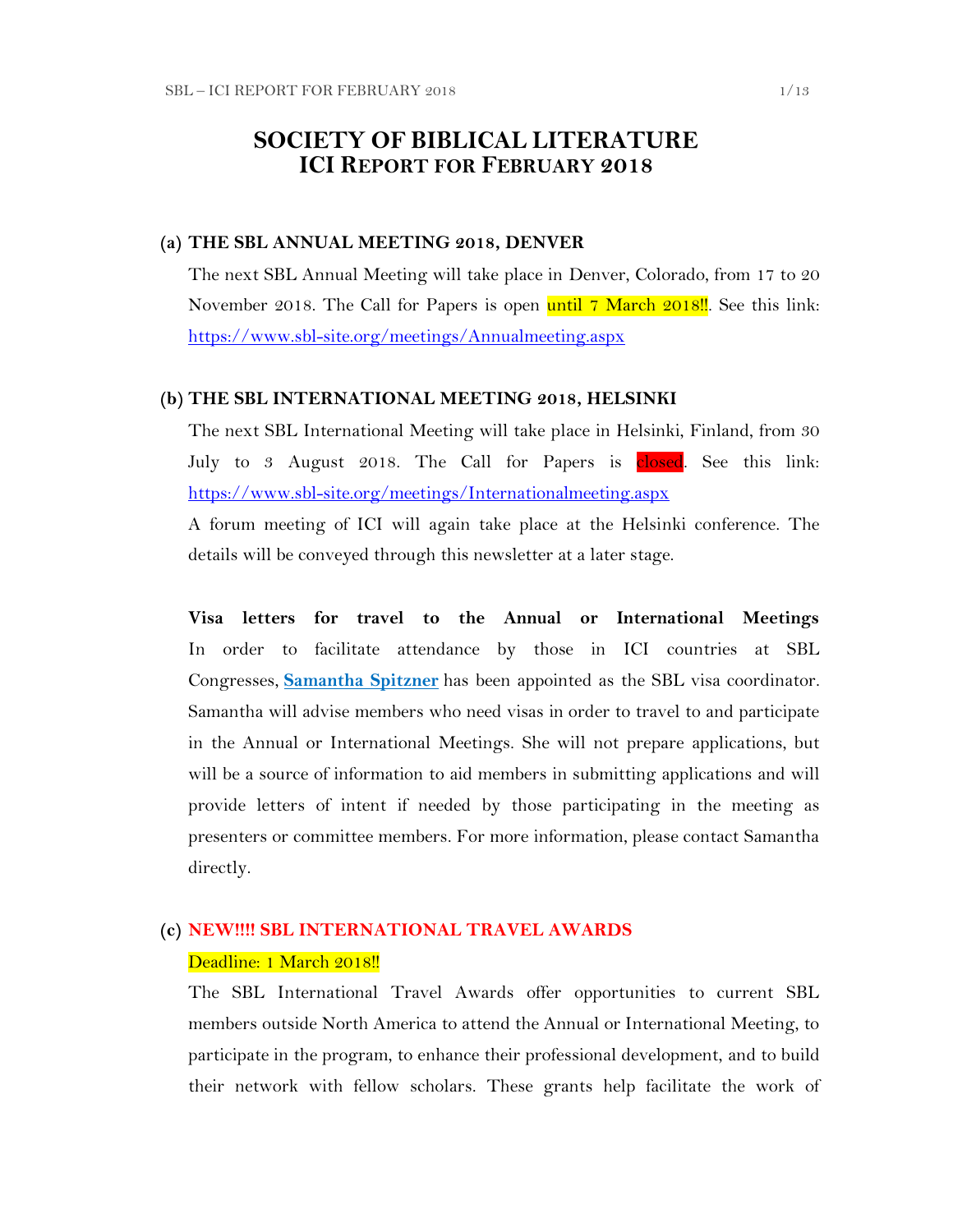Program Units and the International Cooperation Initiative ("ICI"). These grants are intended to support underrepresented and underresourced scholars. As such, preference will be given to women, people of historically underrepresented ethnicities, and members from **[ICI-qualifying countries](https://www.sbl-site.org/assets/pdfs/ICIcountries.pdf)**. A key criterion is an applicant's demonstrable financial need.

Four International Travel Award Panels (ITAP) will administer the awards each year, serving four geographic regions:

- Africa and Middle East
- Asia and Pacific
- Eastern Europe
- Latin America and Caribbean

For awards offered in 2018, each ITAP will administer \$3,000 in awards in each region. The panels may determine the best distribution of funds (e.g., as one \$1000 and one \$2000 award, or as three awards of \$1000 each). The applicants must attend the Annual or International Meetings, but may or may not participate in the program, depending upon their needs expressed in the application. All grants include lodging (one room, single or shared) for four nights and complimentary meeting registration. Recipients may not have attended an Annual or International Meeting within the last five (5) years.

<https://www.sbl-site.org/membership/AMtravelgrant.aspx>

#### (d) **PUBLICATION IN [ANCIENT NEAR EAST MONOGRAPHS](http://www.sbl-site.org/publications/Books_ANEmonographs.aspx) (ANEM)** AN

ANEM is a series that was established by the SBL at the request of the International Cooperation Initiative (ICI), jointly published with the Universidad Católica Argentina's Centro de Estudios de Historia del Antiguo Oriente (CEHAO) and co-edited by Alan Lenzi and Juan Manuel Tebes. The series publishes volumes on the Ancient Near East (including ancient Israel) both in print and electronically, making them freely available for download. Paperback and hardback versions of the volumes are available, for a reasonable price.

To view the volumes published in the series, please go to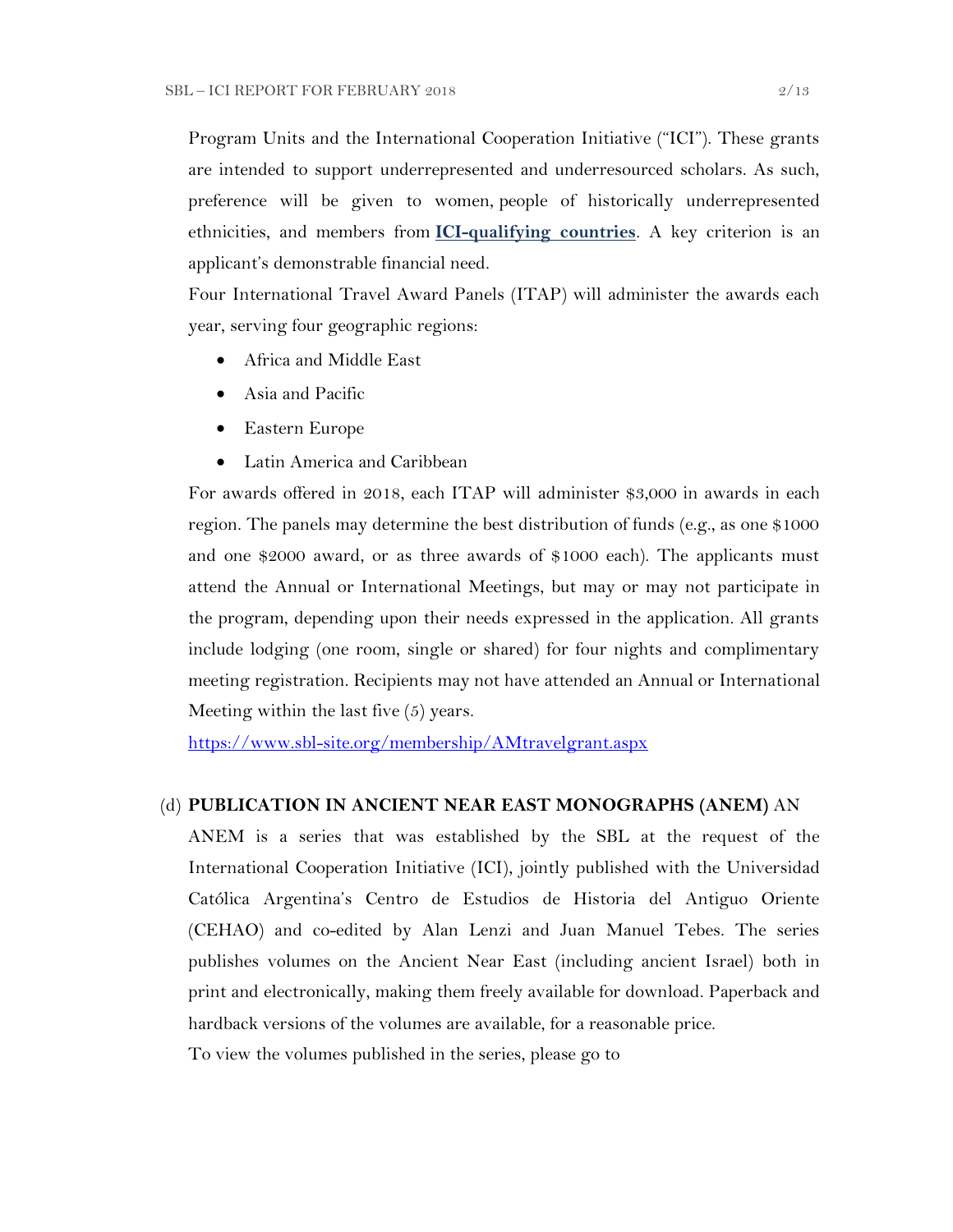[http://www.sbl-site.org/publications/Books\\_ANEmonographs.aspx](http://www.sbl-site.org/publications/Books_ANEmonographs.aspx) (SBL English version)

<http://www.uca.edu.ar/anem> (CEHAO Spanish version)

The latest volumes in ANEM is:

**ASTER, S.Z. Reflections of Empire in Isaiah 1-39: Responses to Assyrian Ideology. Ancient Near East Monographs – Monografías sobre el Antiguo Oriente, Volume 19. Atlanta: Society of Biblical Literature – Centro de Estudios de Historia del Antiguo Oriente, 2017. 382 pp. ISBN 9781628372014**

In this new book Shawn Zelig Aster relates the prophecies found in First Isaiah to the historical events of the 8th century BCE, when Assyria controlled much of the ancient Near East. Aster elucidates the arguments of Isaiah 1–2, 6–8, 10–12, 14, 19, 31, and 36–37 by explaining that the passages contain hidden polemic along with the imperial propaganda of the Assyrian empire. Aster illustrates that the prophet adapts motifs from Assyrian propaganda, while subverting Assyrian claims to universal dominion. Aster argues that Isaiah does this in order to promote belief in a single omnipotent God, more powerful than any human empire. The book exposes the meaning behind these passages of Isaiah, as well as the history of Israel in the period 745–701 BCE.

Features:

- A critique of the predominant scholarly position that dates the material of First Isaiah to the Babylonian period and later.

- An analysis of the theology of First Isaiah in relation to Assyrian imperial propaganda.

- A strong case for dating First Isaiah to the time of Tiglath-pileser III, Sargon, and Sennacherib.

To download the book for free, paste the following link into your browser: [https://www.sbl-site.org/assets/pdfs/pubs/9780884142720\\_OA.pdf](https://www.sbl-site.org/assets/pdfs/pubs/9780884142720_OA.pdf)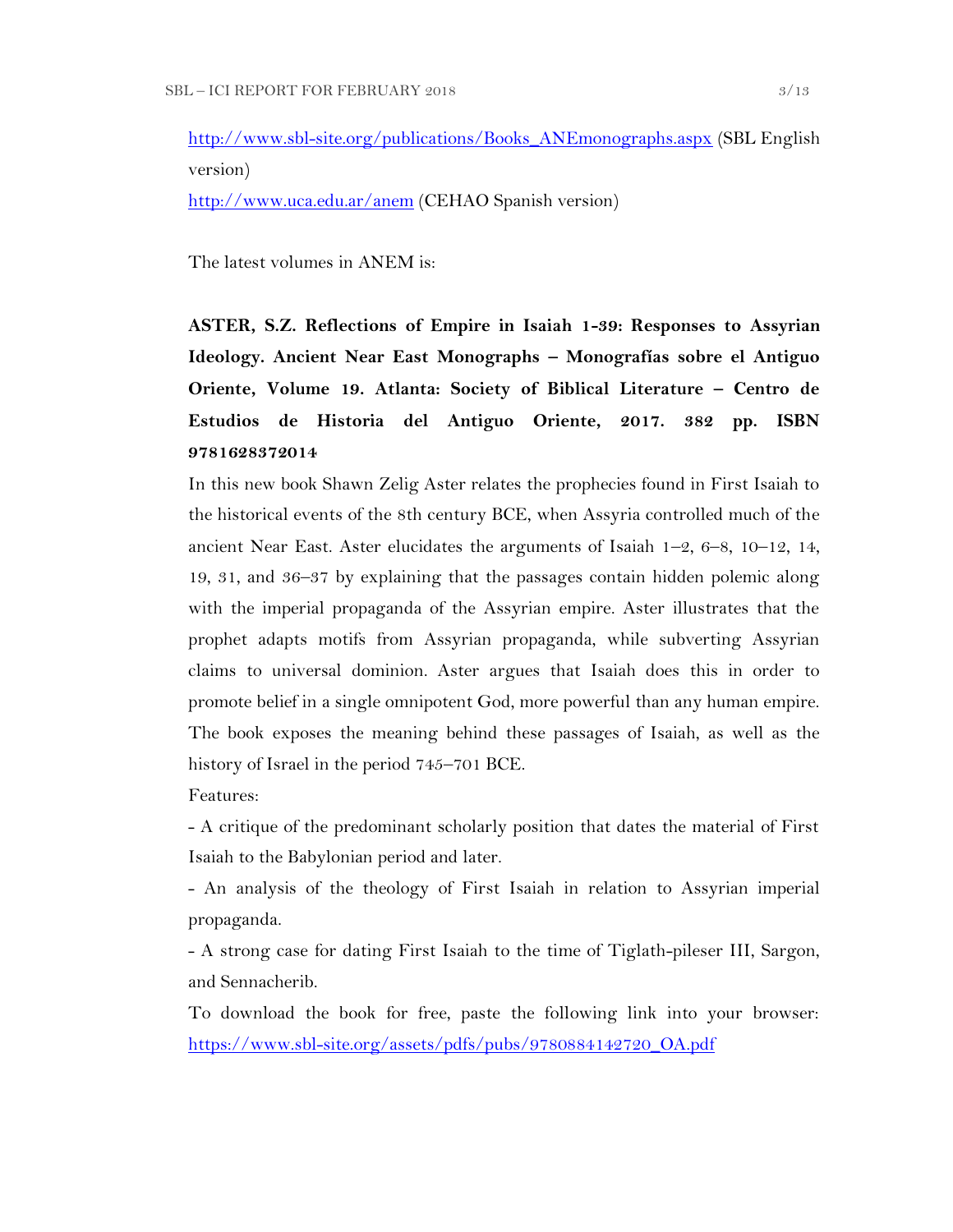## **(e) PUBLICATION IN INTERNATIONAL VOICES IN BIBLICAL STUDIES (IVBS)**

IVBS is a series that was established by the SBL at the request of the International Cooperation Initiative (ICI), and which is co-edited by Monica Melanchthon and Jione Havea. IVBS encourages in particular submissions from scholars in the present seven international regions for which it has editorial boards: Africa, Central and Eastern Europe, Latin America, Middle East-South Asia, Northeast Asia, Pacific, and Southeast Asia. Interregional collaborations are also welcome. IVBS publishes works in English and in any other language for which its editors can find qualified peer reviewers. Any work published in IVBS is freely available to anyone in perpetuity. The series publishes work generally in the area of reception history and criticism. The scope is not limited to any particular biblical text or historical timeframe. The works will mainly be published in English and, wherever possible, also in primary languages of authors. For more information please go to [http://ivbs.sbl-site.org/home.aspx.](http://ivbs.sbl-site.org/home.aspx) If you would consider publishing your work in this series, feel free to contact one of the two general editors, [Monica Melanchthon](mailto:ivbs2010@gmail.com) or [Jione Havea.](mailto:jioneh@nsw.uca.org.au)

The latest volume in IVBS is:

### **Nofoaiga, V. A Samoan Reading of Discipleship in Matthew. Atlanta: SBL Press, 2017.**

A reading of discipleship as service from the ancient Galilee to contemporary Samoa

The Bible contains a collection of perspectives that should not be privileged over and against the perspectives of readers from other lands.This book offers an alternative understanding of discipleship under the influence of the Samoan tautua (servant), for whom the needs of family and local people are foremost, and approaches in biblical criticism that affirm locatedness of readers. Because discipleship is also about place, which might be in-between spaces, Nofoaiga offers tautuaileva (service in-between spaces) readings of Matthew 4:12–25 and Matthew 7:24–8:22 that emphasize place (Galilee) as well as the marginalized and excluded (the crowd). With the twirlings and ebbings expected from natives of oral cultures,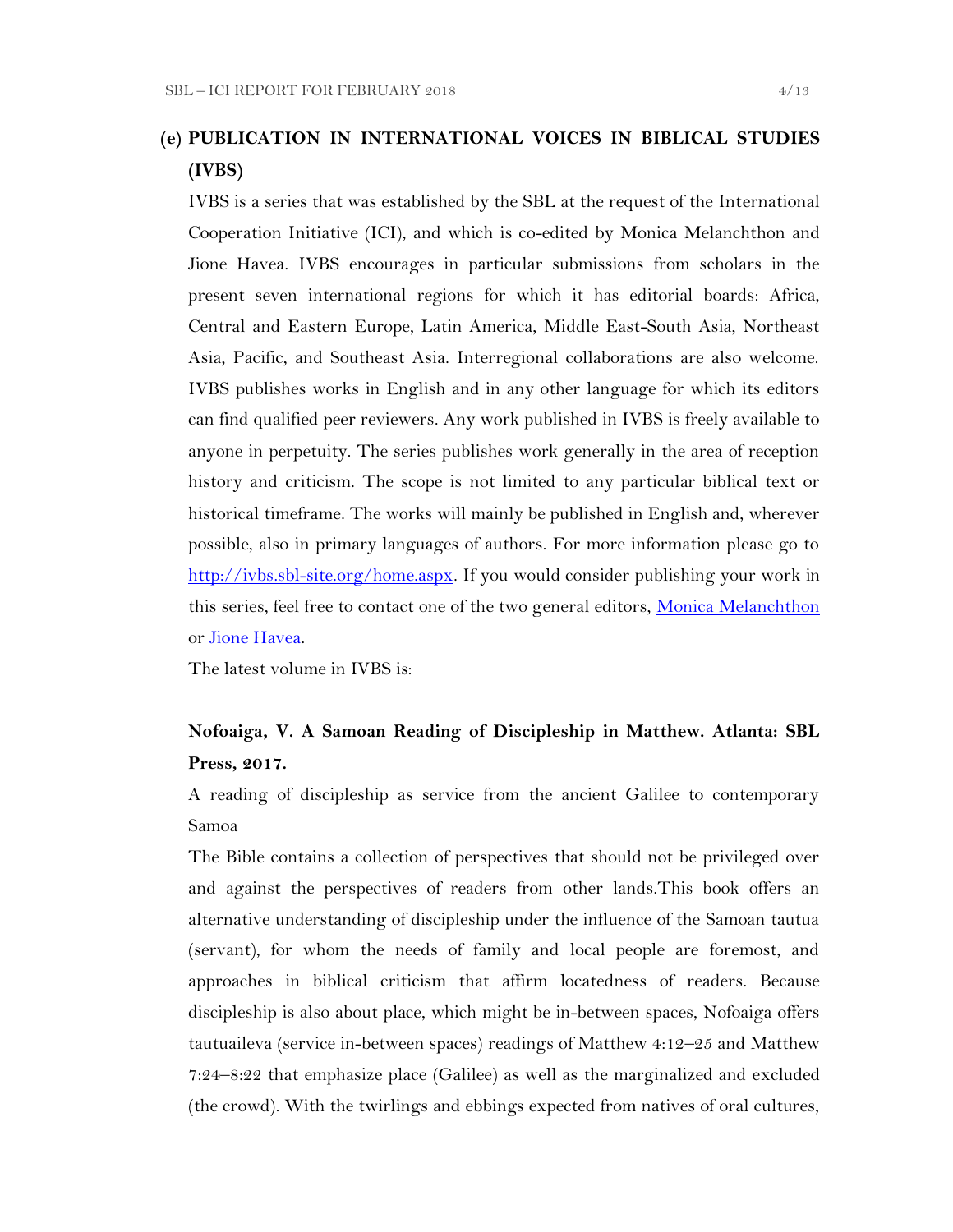Nofoaiga holds the complexity of tautuaileva in this study and offers it as his contribution to the assembling and assembly of islander criticism.

Features:

*Tautuaileva*, or service in-between spaces or in relational places, as a method of islander criticism.

A critique of traditional interpretations of the meaning of discipleship as abandoning family, duty, and responsibility.

Glossary of important Samoan terms and phrases.

To download the book for free, paste the following link into your browser:

[http://www.sbl-site.org/assets/pdfs/pubs/9780884142621\\_OA.pdf](http://www.sbl-site.org/assets/pdfs/pubs/9780884142621_OA.pdf)

#### **(f) PUBLICATIONS: ONLINE BOOKS – NEW BOOKS ADDED**

For a **full alphabetic list of all publications available for free in the ICI book repository program**, please go to:

[http://www.sbl-site.org/publications/Books\\_ICIbooks.aspx](http://www.sbl-site.org/publications/Books_ICIbooks.aspx)

**Dowling Long, Siobhán. The Sacrifice of Isaac: The Reception of a Biblical Story in Music. The Bible in the Modern World 54. Sheffield: Sheffield Phoenix Press, 2013.**

The biblical story of the sacrifice of Isaac (Genesis 22), or the Akedah in Hebrew tradition, has inspired composers, artists, writers, and dramatists down through the centuries to produce some of the greatest musical, artistic, literary, and dramatic masterpieces the world knows today. This book explores the reception of Genesis 22 in five compositions that not only have been influential in the history of classical art music but also present some of the most insightful and distinctive interpretations of the biblical story. Spanning more than four hundred years, and stemming from a variety of musical genres, the works selected include an oratorio latino by Giacomo Carissimi, the 'Father of Oratorio'; an oratorio volgare by the Bohemian Josef Myslivecek; a canticle, and a movement from the War Requiem of the eminent British composer Benjamin Britten; and a cantata by the Jewish American composer Judith Lang Zaimont. Dowling Long argues that, despite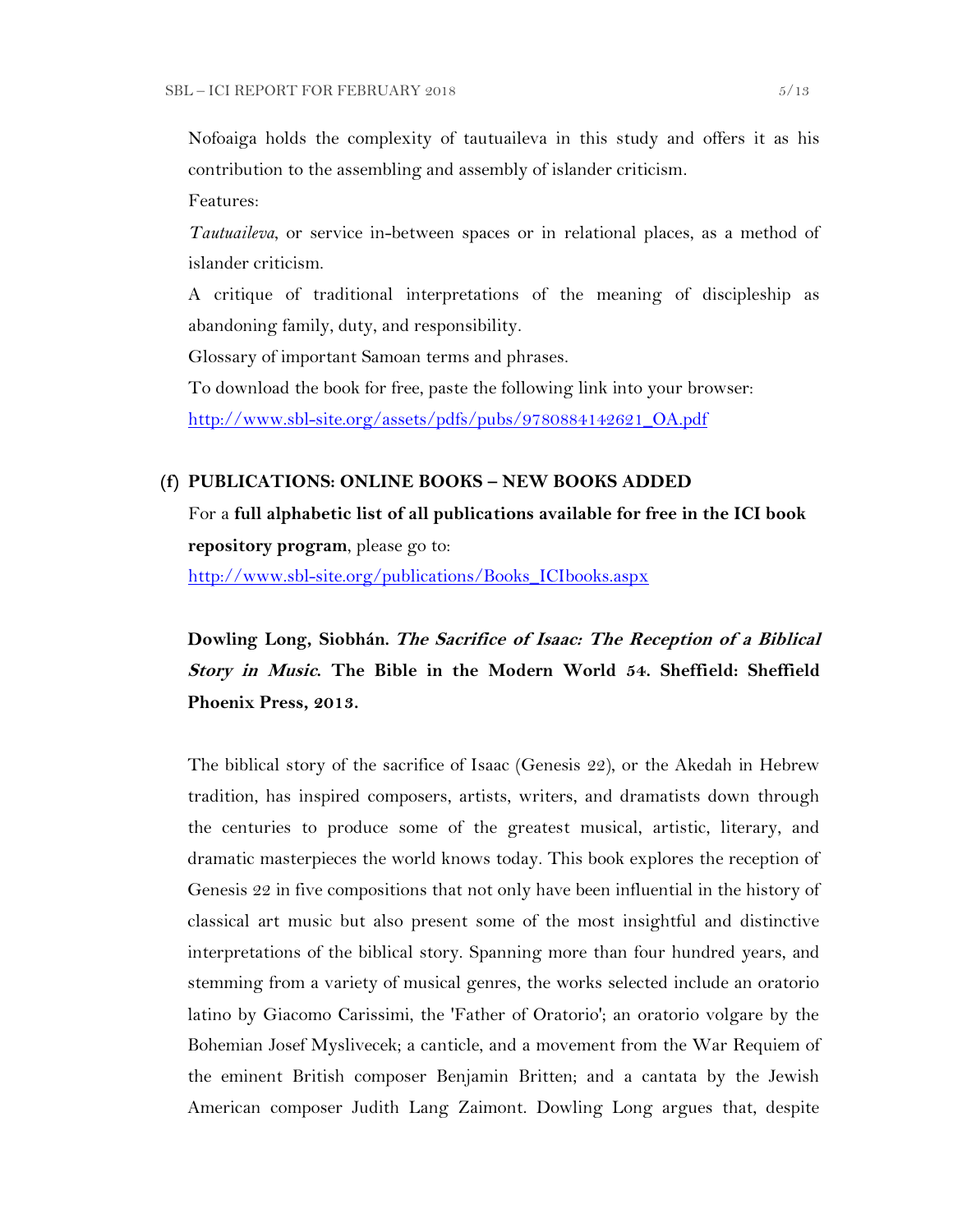intensive exegetical work on Genesis 22 and the attention given to the concept of seeing in the narrative, biblical commentators have generally neglected the concept of hearing, which features prominently in the story's reception in music.

# **Keshet, Shula. "Say You Are My Sister": Danger, Seduction and the Foreign in Biblical Literature and Beyond. Bible in the Modern World 53. Sheffield: Sheffield Phoenix Press, 2013.**

Throughout biblical and Jewish literature we encounter a repeated story of a Hebrew or Jewish character who becomes involved in a dangerous erotic relationship. The sexual tension in these tales articulates the ambivalence between the national identities of the character and of the foreign other. The first exemplification of the topos occurs in Genesis, where the matriarchs Sarah and Rebekah are handed over (or almost so) by their husbands to a foreign king. The other biblical cases are those of Joseph, who experiences the danger of seduction by Potiphar's wife, and Esther, who is taken by force into the harem of the Persian emperor. In modern Hebrew literature, the theme reappears in the short story by the Nobel Prize winner S.Y. Agnon, 'The Lady and the Pedlar' from 1943, in which the Jewish pedlar is at risk of becoming the prey of a foreign cannibalistic woman, and in the novel Inta Omri (1994) by the poet-author Smadar Herzfeld, which describes a desperate love affair between an Israeli woman and a Palestinian man against the backdrop of the Intifada in the late 1980s. Between the chapters devoted to these works lies a discussion of the film by the Swedish director Ingmar Bergman, The Touch (1971), the story of a Jewish archaeologist who falls in love with a Swedish woman, which Keshet reads as another instance of the same theme, but this time as a metaphor of Jewish-Christian relations from the perspective not of the Jewish character but of the foreign other.

**Lan Nguyen, Kim. Chorus in the Dark: The Voices of the Book of Lamentations. Hebrew Bible Monographs 54. Sheffield: Sheffield Phoenix Press, 2013.**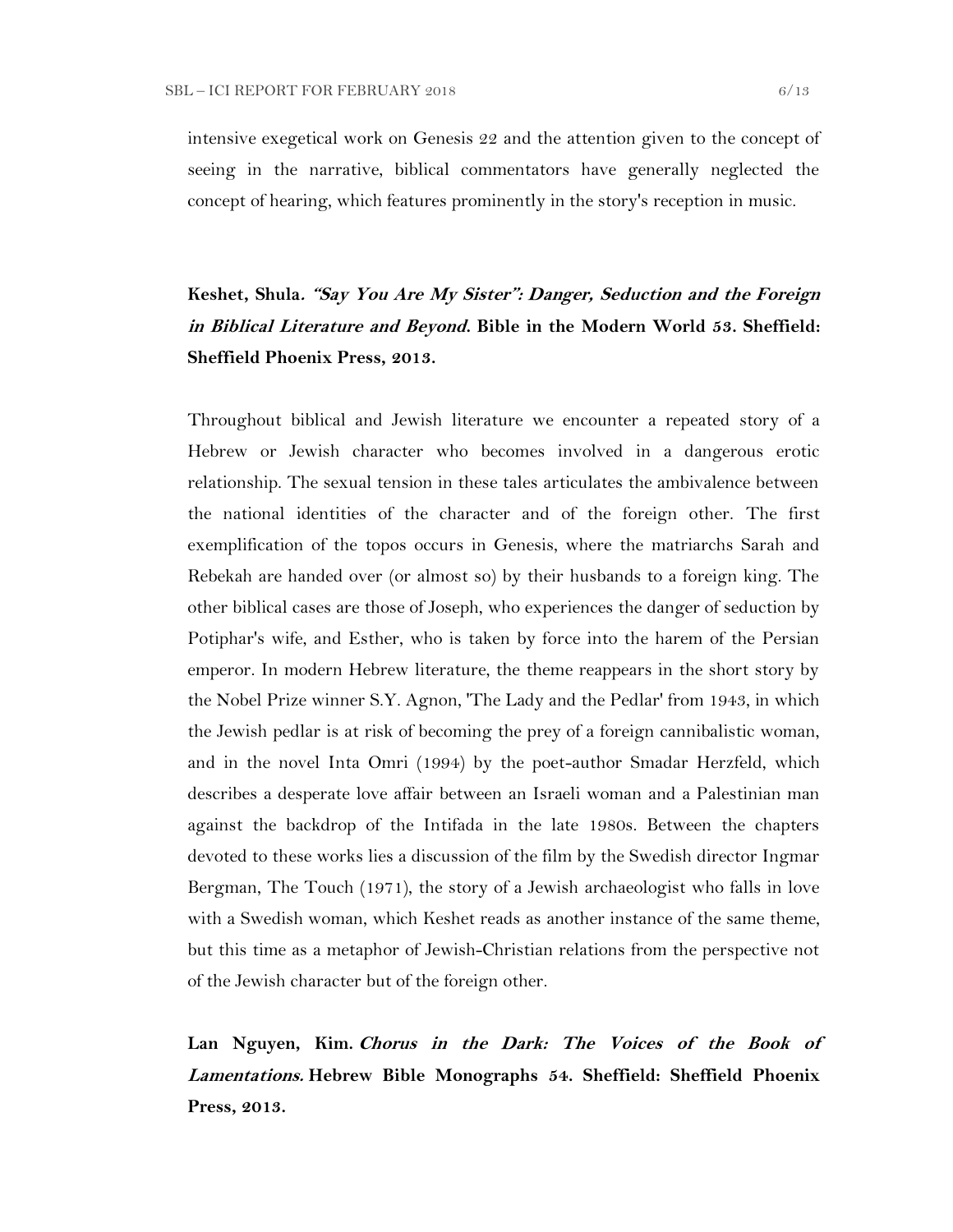Chorus in the Dark invites attention to the treaty negotiated by the voices of Lamentations. The issues of God's justice and human rights are at the centre of a forceful discussion embodied in the five poems of Lamentations. Difficult questions are subtly raised: How can God's justice be recognized and honoured in the midst of suffering? How can the human right to protest against mistreatment be respected? How can loss, grief, and shame be overcome? What future is there for the victims? How can these sensitive issues be negotiated without loss? Zion is the first major speaker in Lamentations. Zion projects the voice of a woman crying by the grave. Her pain is intense, her loss is vast, her anger is uncontrollable. Zion is unable to see any future. God is indeed just in destroying her, but her surviving children do not deserve her fate. The other major speaker is the man of Lamentations 3. He too speaks of the pain, grief, anger, and desire for vengeance of a victim bent under the yoke of affliction. Yet, like a Davidic king, he dares to claim covenant promises and hope that darkness will eventually turn to light. Through both harmony and discord, and with a profound ambivalence toward the future, the separate voices of Lamentations resonate in a timbre that transcends the sum of its parts. The five poems, while having unique value individually, are meant to be read together as a living documentation of a moment of suspension, a great turning point in the history of Israel.

#### **Other Publishers' Resources and Resources in Spanish**

We thank the Instituto Multidisciplinario de Historia y Ciencias Humanas who is willing to make some direct links to free Spanish publications available on the ICI book repository page. See the following [link.](https://www.sbl-site.org/publications/ICI_CONICET.aspx) Links are available there to the following books (in Spanish):

- Excavation reports of Tell el-Ghaba (Egypt)
- Study of Stela of Gebel Barkal (Egypt)
- Proceedings I institute workshop (includes articles on ANE)
- Proceedings II institute workshop (includes articles on ANE)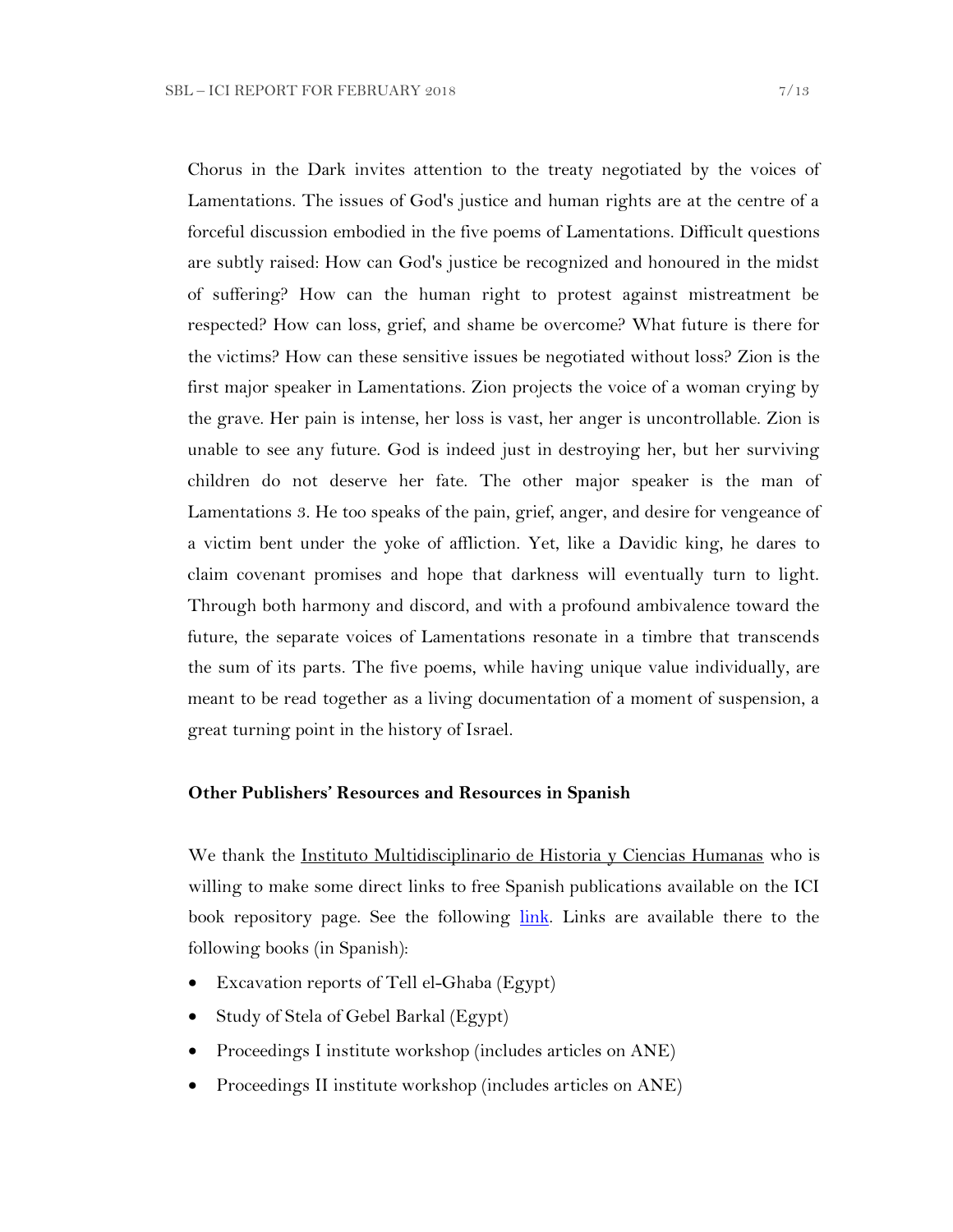• Proceedings III institute workshop (includes articles on ANE)

There is also a link to the following Spanish journal:

Journal of Egyptological Studies (REE)

We also thank the Universidad Católica Argentina for allowing direct link to the following book:

 Flammini, Roxana, ed. Aproximación al Antiguo Egipto. Buenos Aires: Educa, 2004.

## JSTOR provides free or low cost access to more than 1,500 institutions in 69 countries

More than 1,500 institutions in Africa and other developing nations receive access to JSTOR free of charge or for steeply reduced fees. This is made possible through a combination of philanthropic support and the fees paid by libraries in other countries around the world, as well as publishers' eagerness to support this work. More information is available about JSTOR's African Access [Initiative](http://about.jstor.org/libraries/african-access-initiative) and [Developing Nations Access Initiative](http://about.jstor.org/libraries/developing-nations-access-initiative) programs.

Need JSTOR Access?

As part of your Society of Biblical Literature membership, save 50% on the annual JPASS plan, your personal access to the JSTOR archive. With more than 1,900 scholarly journals, JSTOR is one of the world's leading academic databases. Millions of users worldwide rely on JSTOR for research, fact checking, and book reviews. This discounted subscription includes unlimited reading access and 120 article downloads. JSTOR adds new titles every month so you'll have a growing collection of the world's leading peer-reviewed journals only a click away.

To access the discounted JPASS, log-in to the SBL website with your member ID. Just below where you entered your member ID, click membership benefits. You will see JSTOR's JPASS among the benefits and a link "To get your savings: click here."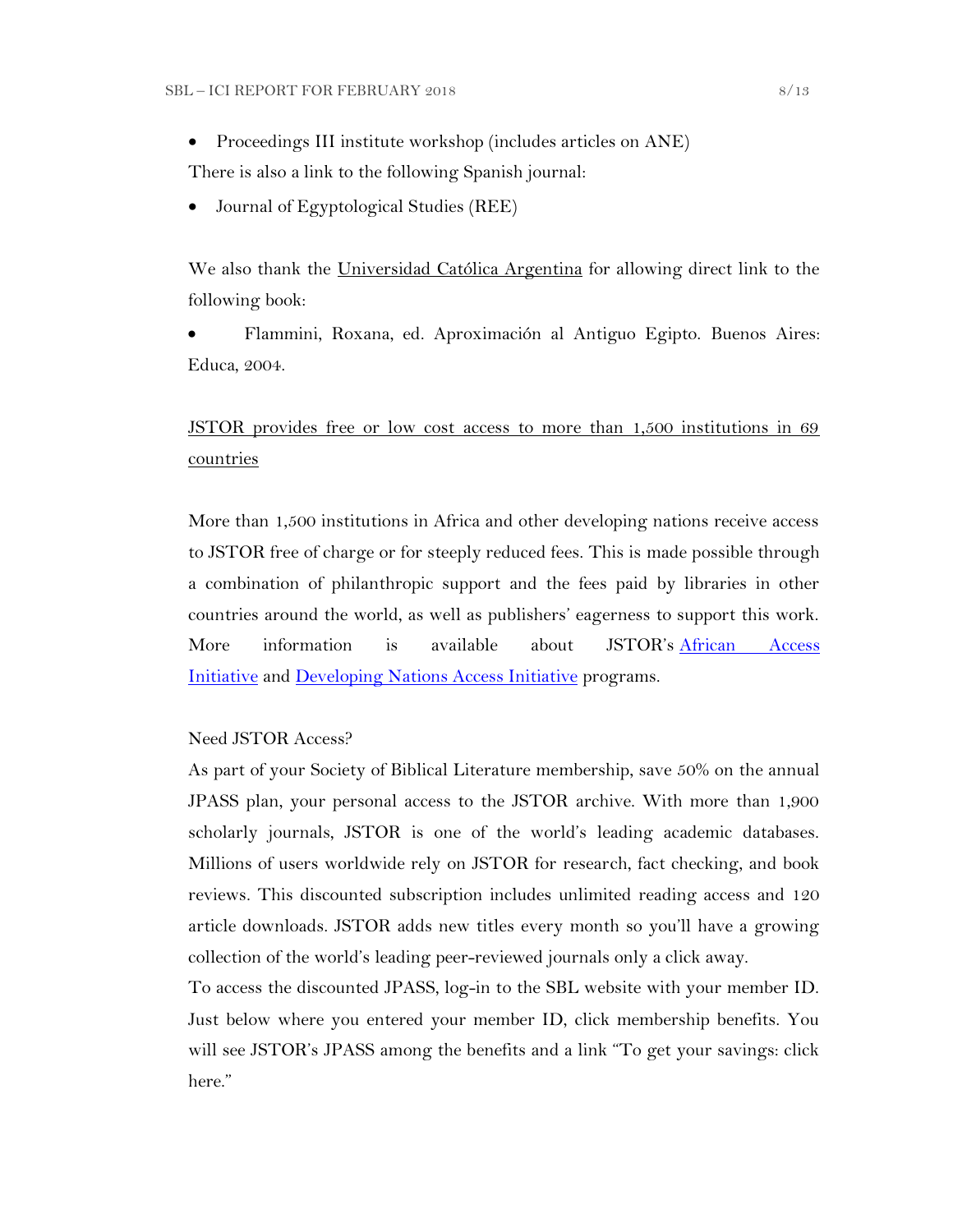#### **(g) ICI TEACHING COLLABORATION PROGRAM**

In order to facilitate the exchange of scholars and institutions in biblical studies across the globe, a teaching collaboration program is run by the ICI. The facility consists of lists of scholars and institutions interested in exchanges that are made available on the SBL website. See: [http://sbl](http://sbl-site.org/educational/ICITeaching.aspx)[site.org/educational/ICITeaching.aspx.](http://sbl-site.org/educational/ICITeaching.aspx) If you or your institution is interested in such collaboration, please visit the site and enroll yourself in these lists. For more information, contact [Jackie du Toit.](mailto:dutoitjs@ufs.ac.za)

#### **(h) JOURNAL OF BIBLICAL LITERATURE (JBL) ARCHIVE**

Take note that an archive with JBL articles from volume 122.1 of 2003 through volume 130.1 of 2011 is available online to people accessing the SBL website from any ICI country. See http://www.sbl-site.org/publications/ICI\_JBLarchive.aspx. All articles in those volumes can be downloaded for free!

#### **(i) THE SBL WEBSITE**

The SBL website (on the SBL Press page) has a facility where one can search the full text of all SBL books! For this very convenient tool, see:

<http://sbl-site.org/publications/default.aspx>

For searching reviews of a vast number of academic publications, see the website of Review of Biblical Literature (RBL) at (you have to log in with your membership number):

<http://www.bookreviews.org/>

#### **(j) EVENTS**

The SBL maintains a significant list of events taking place anywhere in the globe. For the full list please go to<http://www.sbl-site.org/meetings/events.aspx> A selection of events is listed below—mainly those taking place in ICI regions.

Please provide information on conferences in your region, including calls for papers, to Sharon Johnson at [sharon.johnson@sbl-site.org.](mailto:sharon.johnson@sbl-site.org)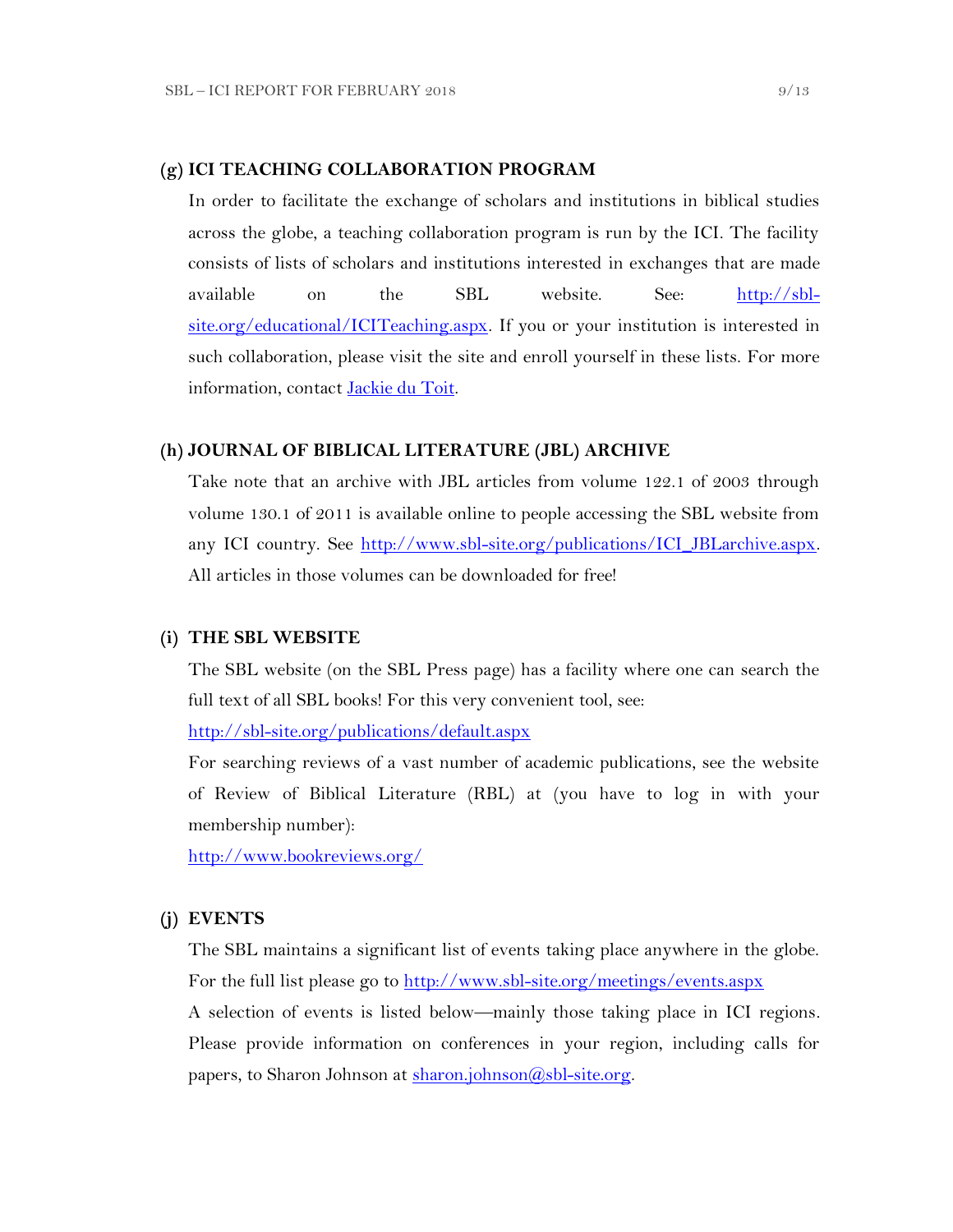#### **4/29-5/3 Orion Center International Symposium**

To mark seventy years since the initial discovery of the Dead Sea Scrolls, an international symposium will be held in Jerusalem, hosted by The Hebrew University of Jerusalem, the University of Vienna, New York University, the Israel Antiquities Authority and The Israel Museum.

The overarching symposium theme will be "The Wilderness"—as a real place; as the location of biblical episodes, most notably during the formative years of Israel's wandering from Egypt to the Promised Land; as a motif; and as a concept (sometimes idealized, sometimes demonized).

<http://orion.mscc.huji.ac.il/>

### **6/12-6/15 The Future of Syriac Studies and the Legacy of Sebastian P. Brock**

On the occasion of the 80th birthday of Sebastian P. Brock, Sankt Ignatios Theological Academy & Stockholm School of Theology, Sweden, is hosting a major conference on "The Future of Syriac Studies." Sebastian Brock has agreed to be present and participate and it is expected that this will be a significant and memorable event for Syriac studies. Several senior scholars have agreed to present plenary papers. Papers are now being invited and solicited for a limited number of spaces in general sessions. Papers should be 20-25 minutes in order to give time for discussion, and may concern any topic in the broad range of Syriac studies.

Please keep in mind that the theme of this conference aims to focus upon new directions and methodologies, as well as to forge new resolutions to traditional issues. The deadline for submittal of a title and abstract (ca. 200 words) is 1 February 2018. The conference committee will notify those whose papers have been accepted by 1 March 2018. During the concluding session, Sebastian Brock will be awarded the Order of Sankt Ignatios for his long and valued contribution to all matters Syriac, along with his mentorship to so many scholars. In addition to the plenary and general sessions, events of Syriac song and poetry are being planned, as well as a round-table discussion of the future of Syriac studies.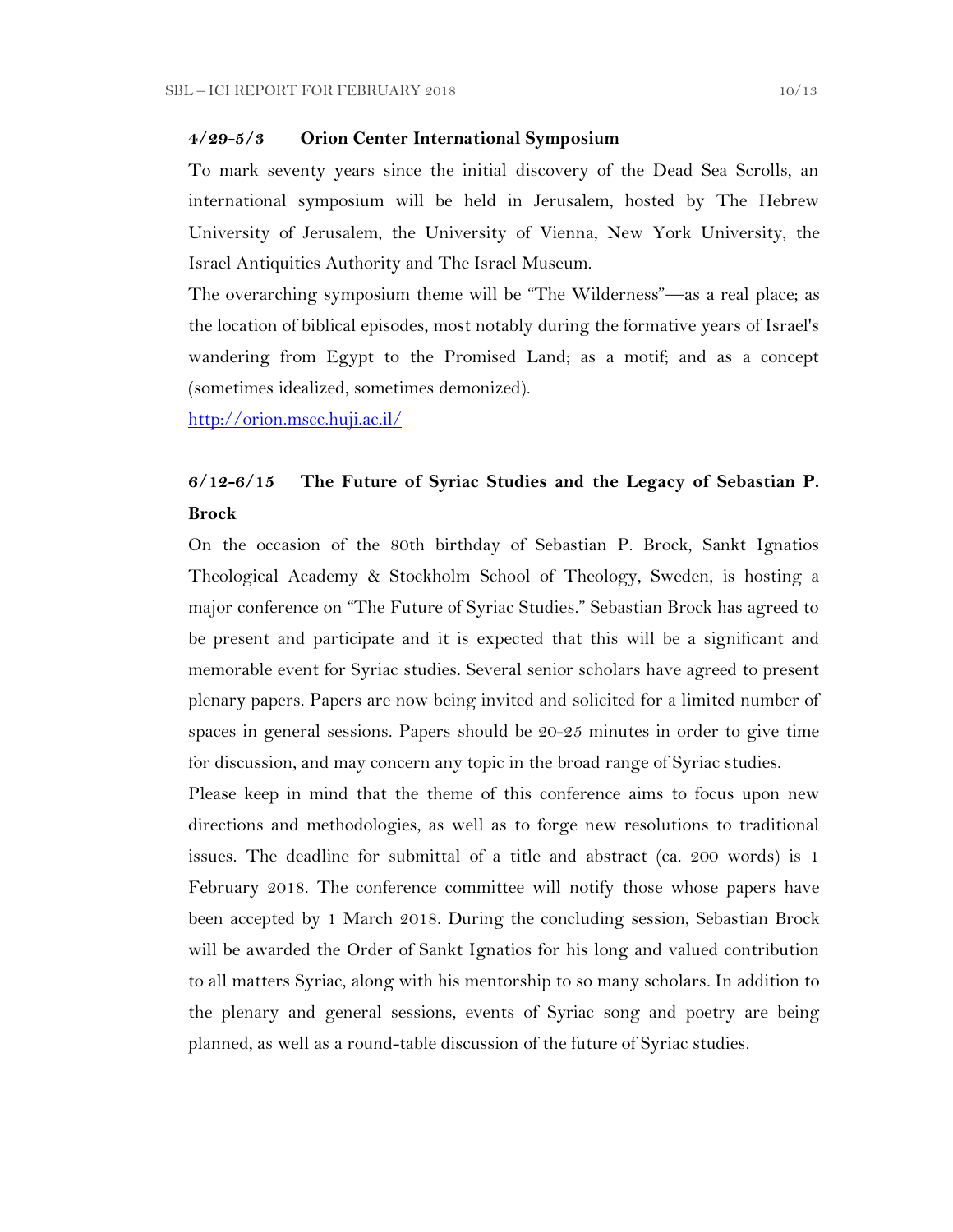Housing and meals will be available for all participants at the Sigtuna Conference Centre or in the close vicinity. Sigtuna is one of the oldest settlements in Sweden and is located only 20 minutes from the Stockholm Arlanda Airport. A registration form will be available shortly at [www.sanktignatios.com](../Ediciones%20UCA/ICI/ICI%20Newsletter%20Tebes/www.sanktignatios.com)

## **7/25-7/27 Colloquium Biblicum Lovaniense LXVII, 2018 (President: Pierre Van Hecke, Leuven)**

For many centuries, the Song of Songs was by far one of the most commented biblical books, especially taking into consideration its limited length. After a period of diminished interest, recent scholarship is rediscovering the book. The present colloquium aims at bringing together the leading voices in contemporary Songs scholarship and by fostering the dialogue between them, at inaugurating a new phase in the research. Firstly, the colloquium will deal with the redaction history and the dating of the book. A second important discussion concerns the structure or unity of the book: is the scroll a collection of thematically loosely connected poems, or does it display in its final redactional form a unity? Given their uniqueness in the biblical corpus, scholarship has paid quite some attention to possible parallels of the Songs in the surrounding cultures as well as to the early Christian reception of Song of Songs. The latter developments are not unrelated with the reopening of the hermeneutically important question whether the book was composed with an allegorical reading in mind or not. Finally, the Song of Songs continues to fascinate the readers by its highly poetic and at times difficult language. A renewed attention for the book's metaphorical richness will therefore be an important aspect of this colloquium.

CALL FOR SHORT PAPERS: Short paper proposals (including name, institutional affiliation, title and abstract of 200-300 words) should be sent to: Pierre Van Hecke, President CBL 2018, pierre.vanhecke@kuleuven.be no later than March 1, 2018.

[https://theo.kuleuven.be/en/research/centres/centr\\_collbibl](https://theo.kuleuven.be/en/research/centres/centr_collbibl)

#### **7/30-8/3 SBL International Meeting**

Will be held in Helsinki, Finland in conjunction with EABS.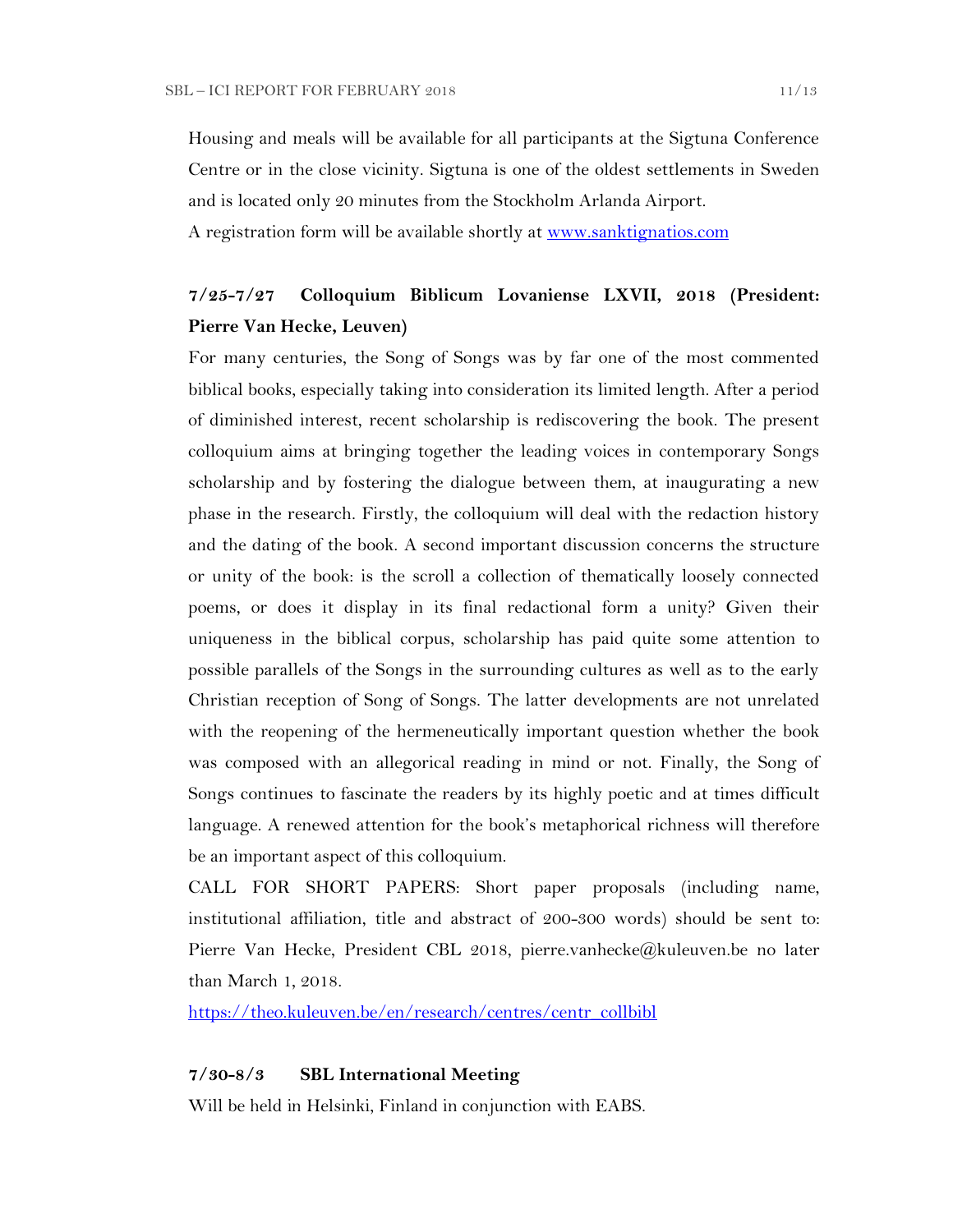### <https://www.sbl-site.org/meetings/Internationalmeeting.aspx>

#### **7/30-8/3 European Association of Biblical Studies**

Helsinki, 30 July-3 August: joint conference with ISBL <https://eabs.net/site/>

## **9/25-9/27 CFP: Religious and Philosophical Conversion in the Ancient Mediterranean Traditions**

The Conference on Religious and Philosophical Conversion explore will explore conversion or converting experience in the environment of the ancient Hellenistic world(s) with attention to early Judaism and early Christianity/the New Testament. Presentations will undertake both historical and philological reconstructions relying on source material and utilizing interdisciplinary approaches.

<https://www.etf.uni-bonn.de/de/ev-theol/institute/corpc/>

#### **10/23-10/24 Resurrection in the Bible and Ancient Mediterranean World**

A Conference of the Institute of Biblical Studies, John Paul II Catholic University of Lublin, Poland. The main theme of the symposium will be resurrection in the Bible and extra-biblical traditions of the ancient Mediterranean World. The topics covered by conference papers can include: the shape and character of the idea of resurrection in the Bible and extra-biblical literature; the historical, anthropologico-cultural and theological analysis of the ancient texts and traditions on resurrection; the genesis and development of the idea of resurrection in the Hebrew Bible; the historical, socio-cultural and theological analysis of the idea of resurrection in New Testament texts together with their moral and ecclesiological implications; resurrection in Early Christian writings and traditions.

<http://ocs.academicon.pl/index.php/test/Resurrection2018>

**11/17-11/20 SBL Annual Meeting in Denver, Colorado.** <https://www.sbl-site.org/meetings/AnnualMeeting.aspx>